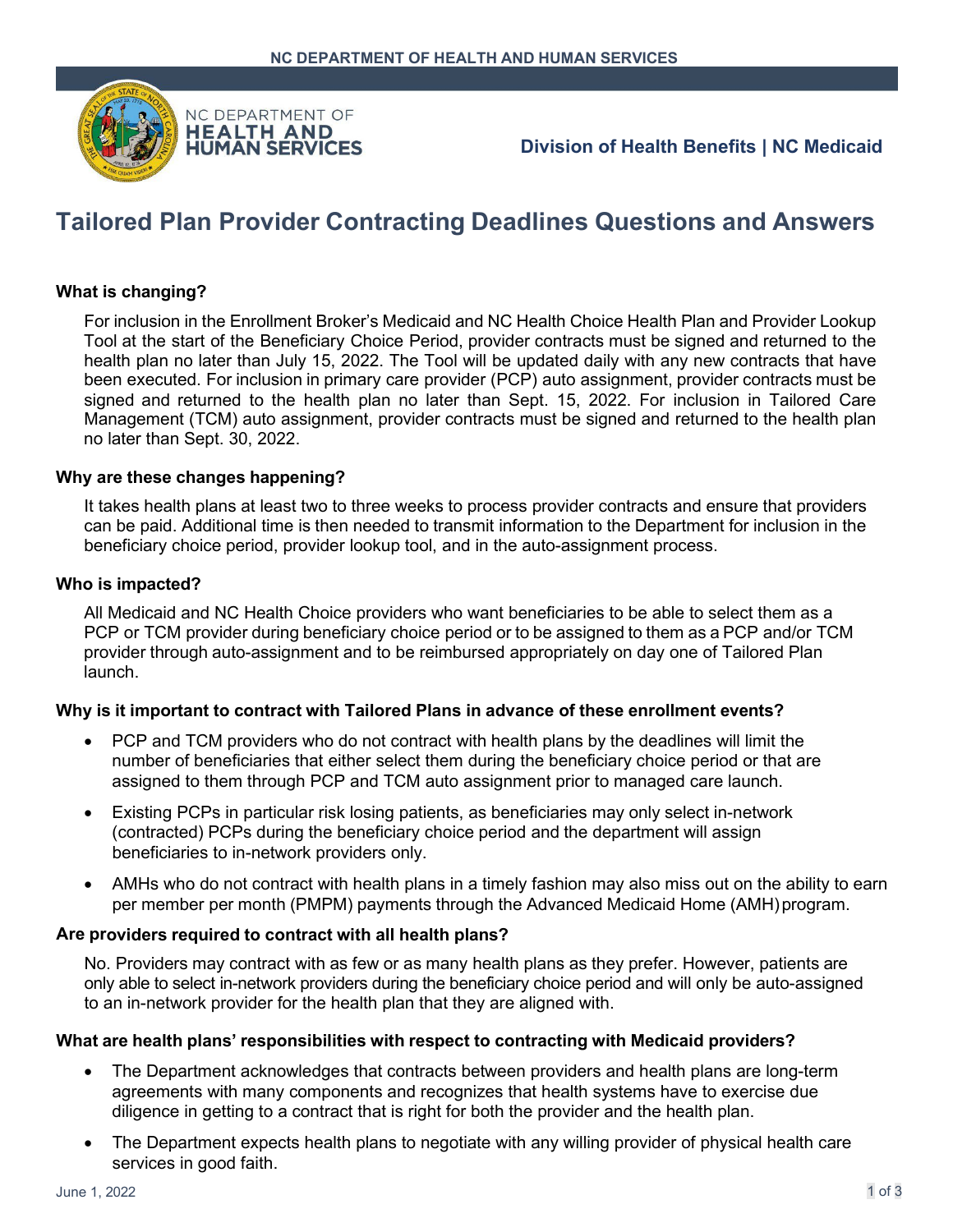#### **NC DEPARTMENT OF HEALTH AND HUMAN SERVICES**

- All providers of health care services must be enrolled in Medicaid to be considered for contracting by a health plan. Health plans may only exclude qualified TCM providers and physical health care providers (including PCP/AMHs) from their networks when a provider refuses to accept network rates.
- For behavioral health, I/DD and TBI providers, the Tailored Plan health plans may have a closed network, which means the health plan may exclude providers who do not meet the health plan's participation requirements.

## **What are required payments for AMHs, a type of PCP?**

- Health plans must reimburse in-network physicians and physician extenders no less than 100% of Medicaid fee-for-service rates unless they have mutually agreed to an alternative arrangement.
- In addition to fee-for-service payments, Tailored Plans are required to pay medical home fees to Advanced Medical Homes 1, 2, and 3. Only AMH+s are eligible for TCM payments.
- Tailored Plans are also able to offer quality incentive payments to all AMHs.

## **What is the timeline for beneficiary choice period and auto-enrollment?**

- Beneficiaries in all managed care regions will be aligned to a designated health plan in their region. They will then have the option to choose a PCP and TCM provider during beneficiary choice period. Beneficiary choice period begins statewide on Aug. 15, 2022.
- Beneficiaries may keep their current primary care provider/advanced medical home by selecting the provider as their PCP.
- Beneficiary Choice Period closes on Oct. 14, 2022.
- After beneficiary choice period closes, beneficiaries who have not chosen a **PCP and/or TCM provider** will be automatically assigned one or both by the Department (auto-assignment).
- PCP and TCM auto-assignment must be completed before the health plans mail Medicaid ID cards, which must be mailed to members by Nov. 5, 2022.
- After crossover, new members must be assigned to a PCP and TCM provider within 24 hours of being enrolled in the health plan. Health plans must mail an ID card within eight days of PCP and TCM auto-assignment.

## **How soon after finalizing a contract with a health plan will I show up in the Enrollment Broker Medicaid and Health Choice Provider Lookup Tool as in-network with that health plan?**

- Once the contracting process is complete and the health plan has all the required demographic information from the provider, it typically takes **at least** 2-3 weeks to load a provider into the health plan's system and begin showing as an in-network provider. A provider can help expedite this process by beginning to share physician roster information with the health plans in advance of finalizing their contract. This allows the health plans to begin processing this information and be prepared to enroll a provider most quickly.
- It is important to the Department that a provider not show up as in-network with a health plan until such point that the health plan can make payments to that provider. This ensures that both the beneficiary and provider have the most accurate information about where to seek care and ensure timely payment for services.
- Please ensure that NCTracks provider data are accurate. To make changes to your NCTracks provider record, a provider must submit a Manage Change Request from the Status and Management page of the NCTracks Secure Provider Portal. Providers should review each page and confirm that all service locations (address/phone number), taxonomies, patient restrictions and office hours are correct. There is a minimum of five business days after the Managed Change Request is approved before the updates will appear on the Enrollment Broker Medicaid and NC Health Choice Health Plan and Provider Lookup Tool.